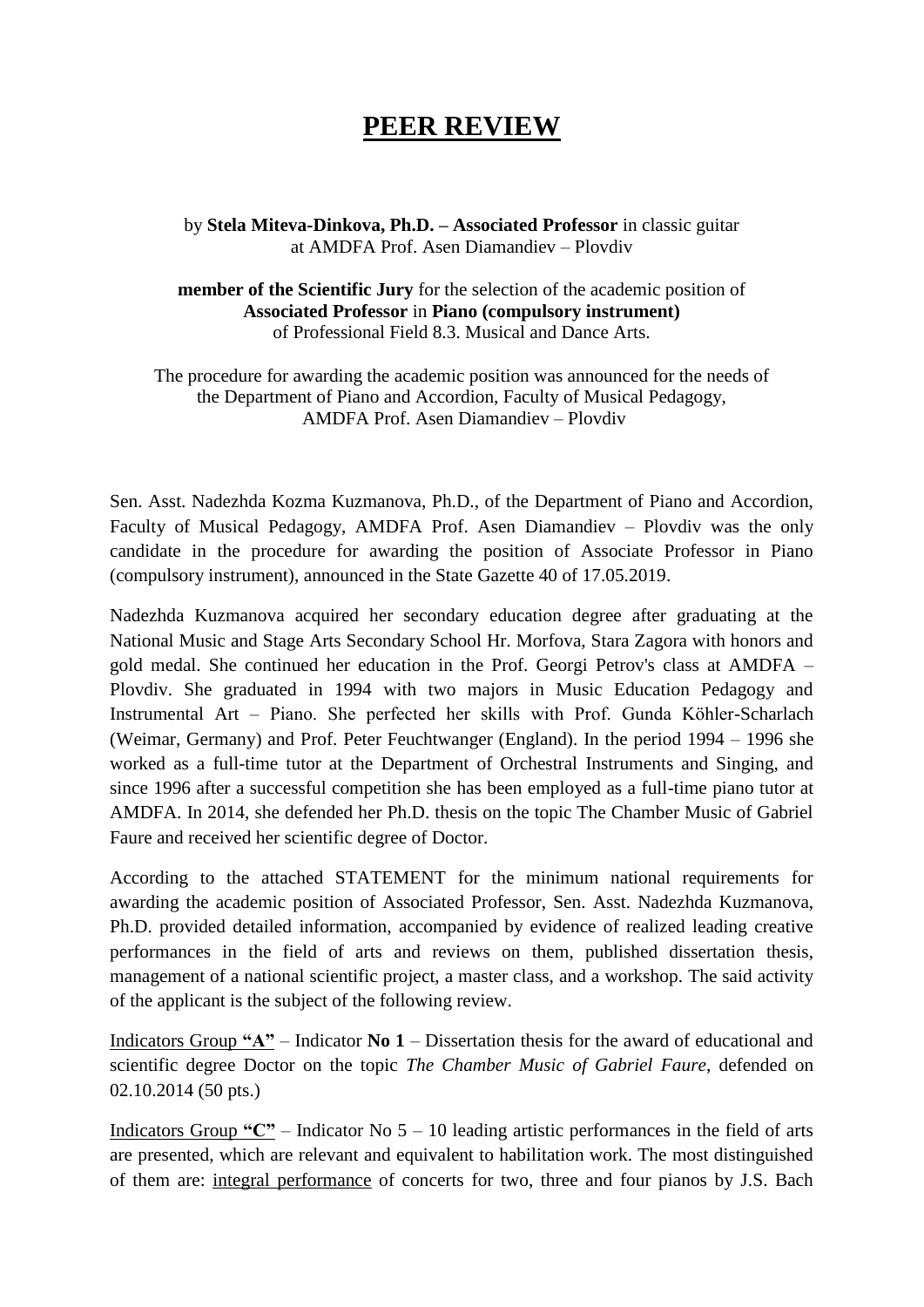together with the RANG Quartet on the occasion of the 250th anniversary of the composer's death (5.2); the first integral performance of the romantic piano music for four hands by F. Schubert together with Rayna Petrova – cycle of 5 concerts (5.3); The Songs Charles Ives together with Neli Koycheva at the 7th Festival of American and Bulgarian Music (5.4); The Romantic world of Gabriel Faure with the performance of the composer's entire work for violin and piano, together with Nedyalcho Todorov at the 47th International Chamber Music Festival (5.5); the first of its kind recital with Baroque and Romantic Music for Organ in AMDFA with the premiere of Sonata for 4 Hands and 4 Feet by G. Merkel (5.8); Keyboard Dialogues for Organ and Piano Concert, together with Albena Dimova (piano) with the world premiere of Sonata for Piano and Organ by V. Zaimov and transcription performed by N. Kuzmanova for piano and organ of the original piano work Morning Serenade by F. Poulenc (5.9).

The prestigious concert performances presented characterize the candidate as a performer with extensive experience and diverse artistic and creative pursuits. They classify this group of indicators as one of the most significant in the statement presented (the total score of points is 350, which is significantly higher than the required 100).

Indicators Group **"D"** – Indicator **No 7** – Book, published based on the dissertation thesis, entitled The Chamber Music of Gabriel Faure (Through the Pianist's Eyes), 116 pages in total.

Indicator **No 13** – The 4 leading creative performances in the field of arts, which are not a major habilitation work, are presented. The most significant are: The Music for Two Pianos Concert, with Velislava Karagenova (13.1) and Russian Piano Music for Four Hands, with Rayna Petrova (13.2).

Indicator **No 14** – A total of 5 supporting creative performances, which were performed in collaboration with Vanya Baleva (piano), Prof. Albena Dimova (piano), Gaudeamus Academic Mixed Choir, Stefan Dalchev (organ), Anahid Tateosyan (harp) (14.1 ); Prof. Georgi Petrov, Arno Hovagimyan, and Rayna Petrova (14.2); Prof. Madlen Bachvarova (piano) (14.3), Assoc. Prof. Liliya Ilieva (mezzosoprano) (14.5).

The creative performances of the candidate have premiered performances and include music by French authors (Debussy, Faure, Messien, Massenet, etc.), as well as by Bulgarian composers (D. Hristov, G. Zlatev-Cherkin, P. Stoyanov, P. Vladigerov , N. Stoykov, etc.). The total score in this group of indicators is above the minimum requirements (265 points out of the 120 points required).

Indicators Group **"E"** – Indicator **No 17** – One quote in a published dissertation with author Lyudmil Petkov *Unknown and Rarely Performed Works for Piano Duo from the XVIII-XX AD*.

Indicator **No 19** – 6 peer reviews for realized creative performances with authors Prof. Snezhana Simeonova, Asst. Katya Vasileva, Tsveta Pancheva, Prof. Anastas Slavchev, Zdravko Petrov, Polya Paunova-Tosheva, published in the journal Musical Horizons and the